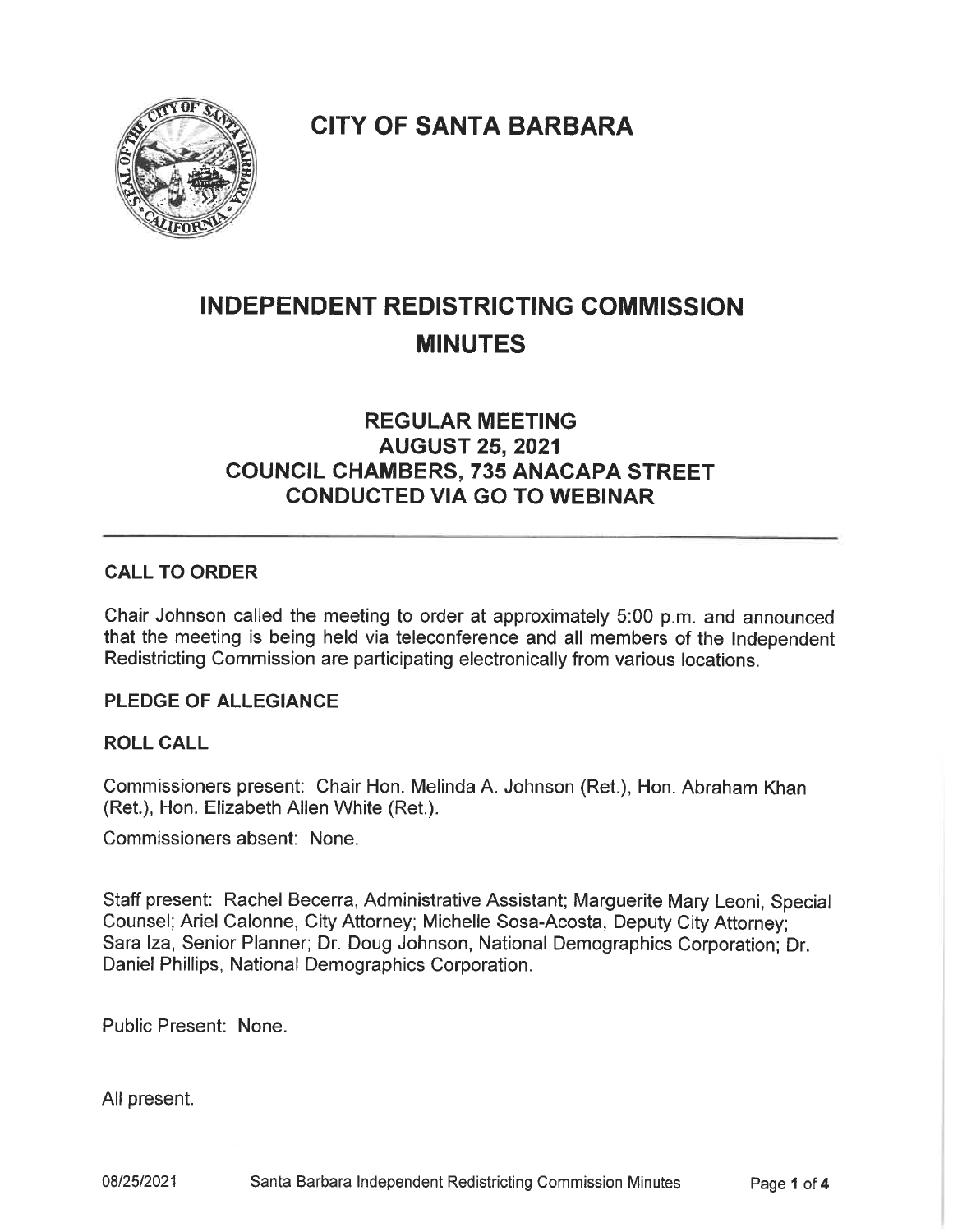# GENERAL BUSINESS

#### A. Changes to the Agenda

B. Public Comment. Any member of the public may address the Commission for up to two minutes on any subject within its jurisdiction that is not scheduled on this agenda for a public discussion.

C. Approval of the minutes of the Independent Redistricting Commission meeting of July 28, 2021. The Commissioners moved to approve the July 28 minutes without amendment.

#### **NOTICES**

# INDEPENDENT REDISTRICTING COMMISSION REPORTS

1. Report on Final Civic Engagement and Outreach Plan for Redistricting.

Senior Planner Sara Iza presented on the Final Civic Engagement Plan and described the timeline for the eight proposed public hearings. Judge Johnson asked whether there would be any costs in securing venues for the hearings. Ms. Iza said there would be a fee of about \$100-\$200 per venue. City Attorney Ariel Calonne added that the City has a new interim City Administrator, Rebecca Bjork. Mr. Calonne said that Ms. Bjork asked City staff to present to City Council on September 14 regarding the redistricting plans. Mr. Calonne also mentioned that the Council will have some say on the locations of the hearings, so the locations are subject to change.

#### 2. Report on the Census Bureau data receipt.

Dr. Daniel Phillips reported on the recently released Census Bureau data receipt. He explained that the released data is not the official redistricting data because the statewide database census needs to account for prisoner population. Dr. Phillips explained that the prisoner population may cause the estimated data to change slightly and that there is no substantial change expected. He then said that the state reported it would take about four to six weeks to process the census data and release its official census data.

Dr. Phillips presented a spreadsheet of Santa Barbara citywide demographics. He said he plans to have the district by district data at the September 20 public hearing.

Regarding the citywide data, Dr. Phillips explained that there was a slight increase in total population count for the City of Santa Barbara from 2010 to 2020. He then reported on the totals for racial ethnic backgrounds and the citizen voting age population. Hon. Johnson asked whether there was a significant population change among Hispanics from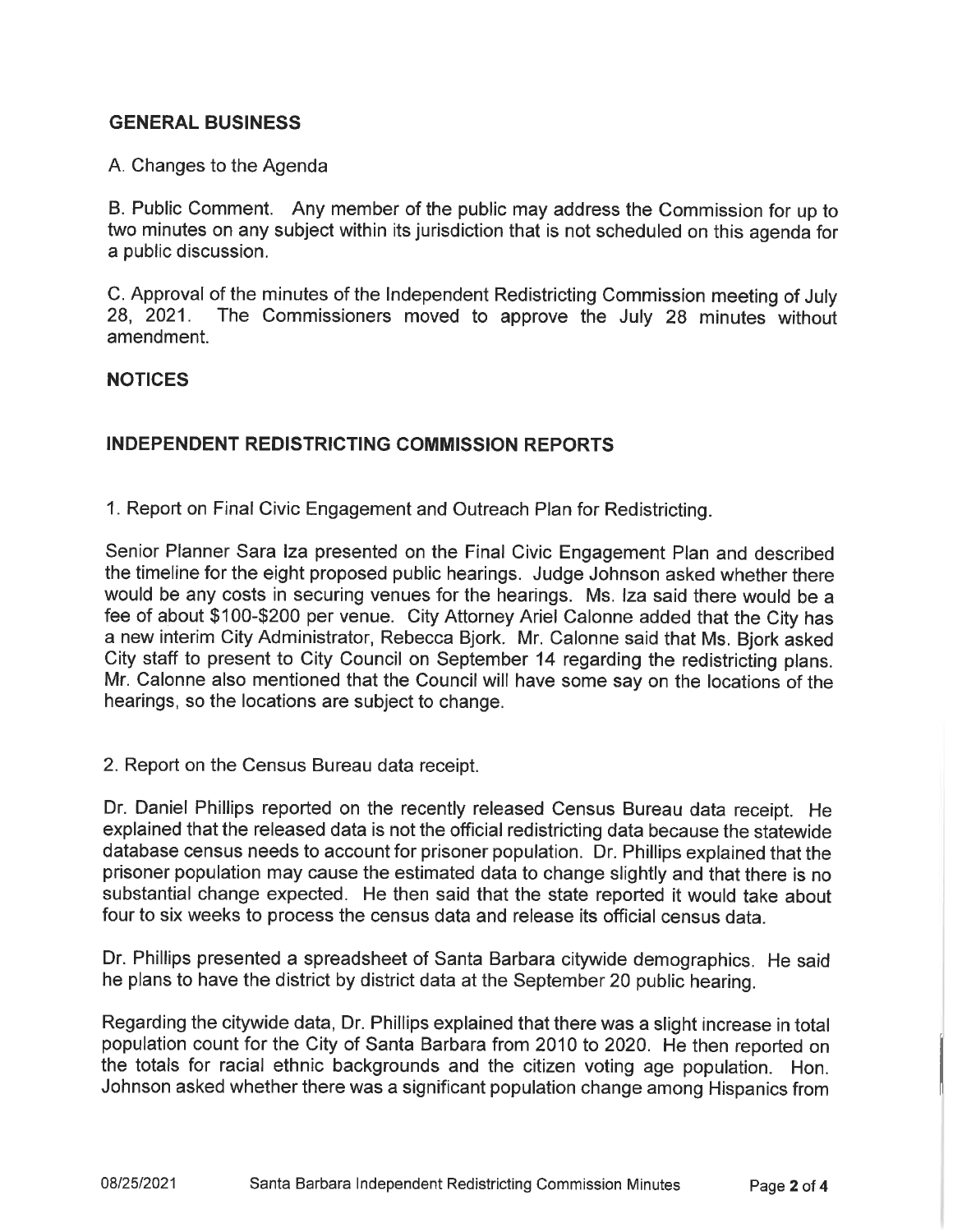2010 to 2020. Dr. Phillips said he did not have that information in the spreadsheet, but that he has seen such numbers in a different resource and that the numbers have not changed at all.

3. Discussion of Future Agendas.

Mr. Calonne and Deputy City Attorney Michelle Sosa-Acosta explained that the September 20 public hearing would be virtual and that there are administrative limitations for in-person or hybrid meetings, such as mask requirements. Hon. Johnson expressed that the Commission would rather attend public hearings in-person if possible. Hon. Johnson then asked about the historic turnout for previous districting public hearings for the City of Santa Barbara. Mr. Calonne explained that the previous districting process was activated by litigation. Ms. Sosa-Acosta then said that the turn out for previous districting process ranged from 40-60 people per hearing. Ms. Sosa-Acosta also mentioned that this year's election season could impact turnout for redistricting public hearings.

Mr. Calonne then explained to the Commission that the City sent the Commission a preliminary analysis on the legal criteria for the redistricting process. Hon. White and Hon. Khan said they found the analysis on the legal criteria to be helpful.

Hon. Khan asked for the Commission to receive advanced notice of any changes in locations or formats of the redistricting public hearings. Ms. Sosa-Acosta confirmed that the Commissioners would receive such advanced notice.

#### 4. Public Comment.

During the discussion of future agendas, the Commission received a public comment from Lindsay Baker from the League of Women Voters. Ms. Baker wanted to emphasize the need for transparency in the procedures and community engagement during the redistricting process. She mentioned that the League of Women Voters would like the redistricting meetings to be displayed on the City's website as she found it difficult to find the Commission's meetings. Further, Ms. Baker mentioned that the League of Women Voters is holding a September 15 meeting on redistricting.

5. Discussion of Public Comment.

Hon. Johnson asked what could be done in response to Ms. Baker's concerns. Mr. Calonne said that the City would look into those issues and follow up. Hon. White asked whether the City would be present at the September 15 League of Women Voters meeting. Mr. Calonne explained that there is greater attention on the County of Santa Barbara's redistricting process, but acknowledged that the League of Women Voters is part of civic engagement. Mr. Calonne then said that if there is a way for the City to attend, it would do so. Hon. Johnson also asked what solutions existed for issues with the City website. Mr. Calonne said that the City is consulting with its Information and